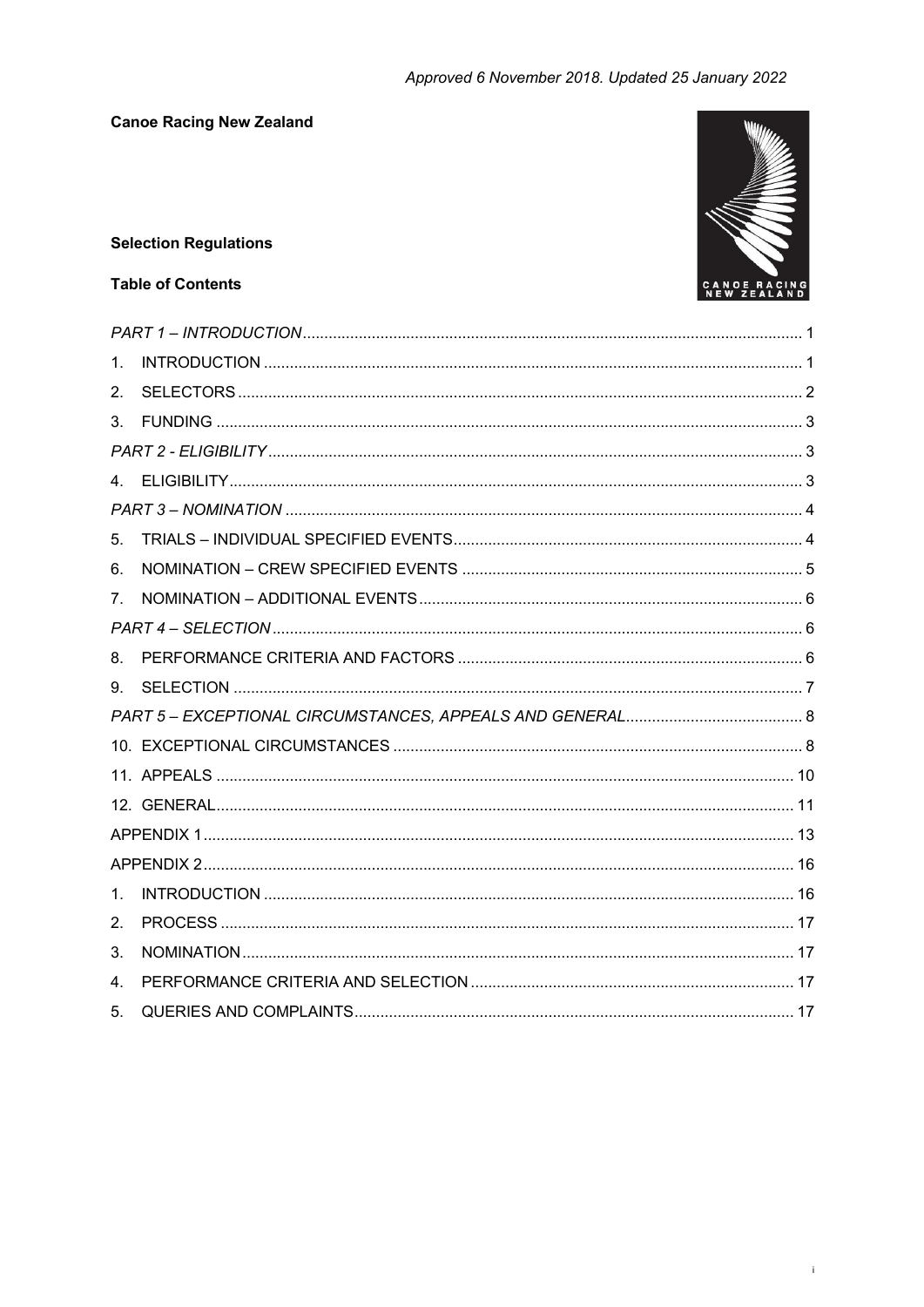# *PART 1 – INTRODUCTION*

### **1. INTRODUCTION**

1.1 **Scope**: These Regulations set out CRNZ's Selection process for all CRNZ New Zealand Teams to represent New Zealand at international events.

## 1.2 **Selection Policy**:

- (a) Each CRNZ New Zealand Team will also have its own Selection Policy. You should read both these Regulations and the Selection Policy relevant to the CRNZ New Zealand Team for which you wish to be Selected. Each Selection Policy will set out the Process that applies and will follow the format set out in Appendix 2 of these Regulations.
- (b) The Selection Policies will be published on CRNZ's website and CRNZ shall have no other responsibility to notify the terms of the Selection Policies to any party. It is the responsibility of all Athletes who wish to be Selected to familiarise themselves with these Regulations and the relevant Selection Policy.
- 1.3 **Aims**: These Regulations and the CRNZ Selection Policies have the following aims:
	- (a) to give Athletes opportunities to develop and to achieve their goals in international competition;
	- (b) to Select the Athletes who have the best opportunity of achieving excellence for New Zealand in international competition;
	- (c) to provide fair and transparent Selection processes and decisions; and
	- (d) any additional aims as set out in the relevant Selection Policy.
- 1.4 **Selection process**: The Selectors may Select Athletes who:
	- (a) meet all of the Eligibility Criteria (see clause 4); and
	- (b) win their Trial (in the case of Individual Specified Events see clause 5), and/or are Nominated for Selection (in the case of Crew Events and/or Additional Events – see clauses 6 and 7); and
	- (c) the Selectors consider meet the Performance Criteria (see the relevant Selection Policy), subject to having consideration to any relevant Factor(s) (see clause 8) and any Exceptional Circumstances (see clause 10).
- 1.5 **Definitions**: Where a word is capitalised it will have a definition. Definitions can be found in Appendix 1 of these Regulations.
- 1.6 **No precedent**: The Selectors and the Lead Coaches have the power under these Regulations and the relevant Selection Policies to make objective and subjective assessments in making their decisions and to weight each assessment on a case-by-case basis, without in any way creating precedents relevant to future Nomination or Selection decisions.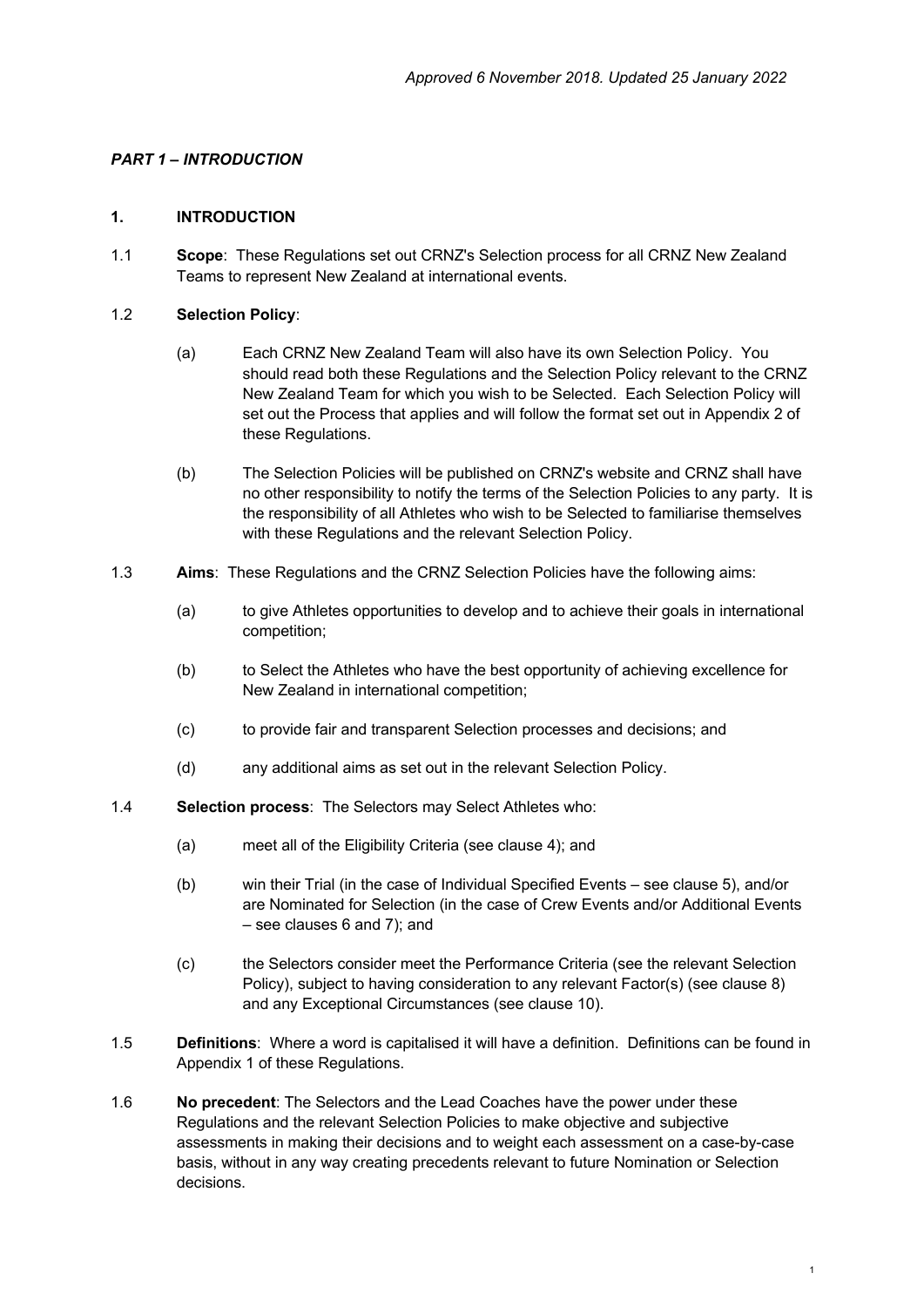1.7 **Format**: These Regulations contain some headings and text in italics. Any heading or text in italics is intended for the purpose of explanation and/or clarity and is not a binding part of these Regulations.

## **2. SELECTORS**

- 2.1 **Appointment**: The CRNZ Board will appoint Selectors according to the CRNZ Selectors' Terms of Reference. The names of the Selectors will be published on the CRNZ website.
- 2.2 **Role**: The Selectors' role is as follows:
	- (a) during the Nomination Process, to ensure that all Athletes who meet the Eligibility Criteria have been fairly considered in the Nomination process, and in particular to:
		- (i) supervise the Individual Trial Process; and
		- (ii) supervise the Nomination Processes for Crew Athletes and Additional Events by consulting with the relevant Lead Coach to ensure that he/she has:
			- (aa) followed the procedures set out in these Regulations and in the relevant Selection Policy; and
			- (bb) considered only the permissible Factors set out in these Regulations and the relevant Selection Policy; and
	- (b) during the Selection process to determine whether Nominated Athletes or Crews meet the Performance Criteria set out in the relevant Selection Policy, using the list of Factors set out in clause 8.2.
- 2.3 **Supervision**: Selectors need not necessarily attend Trial or Nomination activities in person to satisfy the requirement in clause 2.2(a) to "supervise" these activities.
- 2.4 **Requests for information**: In order to fulfil their role as set out in clause 2.2(a)(ii), Selectors may make the following enquiries of the Lead Coach, which the Lead Coach must answer as soon as reasonably possible and within 3 working days:
	- (a) require the Lead Coach to provide written or verbal statements or clarifications regarding any proposed or completed Nomination Process;
	- (b) require the Lead Coach to provide any relevant information or data from any training, racing, Assessments or Trials;
	- (c) request information from the Lead Coach for the purpose of considering whether the Lead Coach has any actual or perceived bias or conflict of interest.
- 2.5 **Powers**: In the event that the Selectors, in supervising the Nomination Process as required by clause 2.2(a)(ii), are not satisfied that all Athletes who meet the Eligibility Criteria have been fairly considered, they may, in their sole discretion:
	- (a) require the Lead Coach to provide additional reasons for any Nomination until such time as the Selectors are satisfied that Athletes have been fairly considered; and/or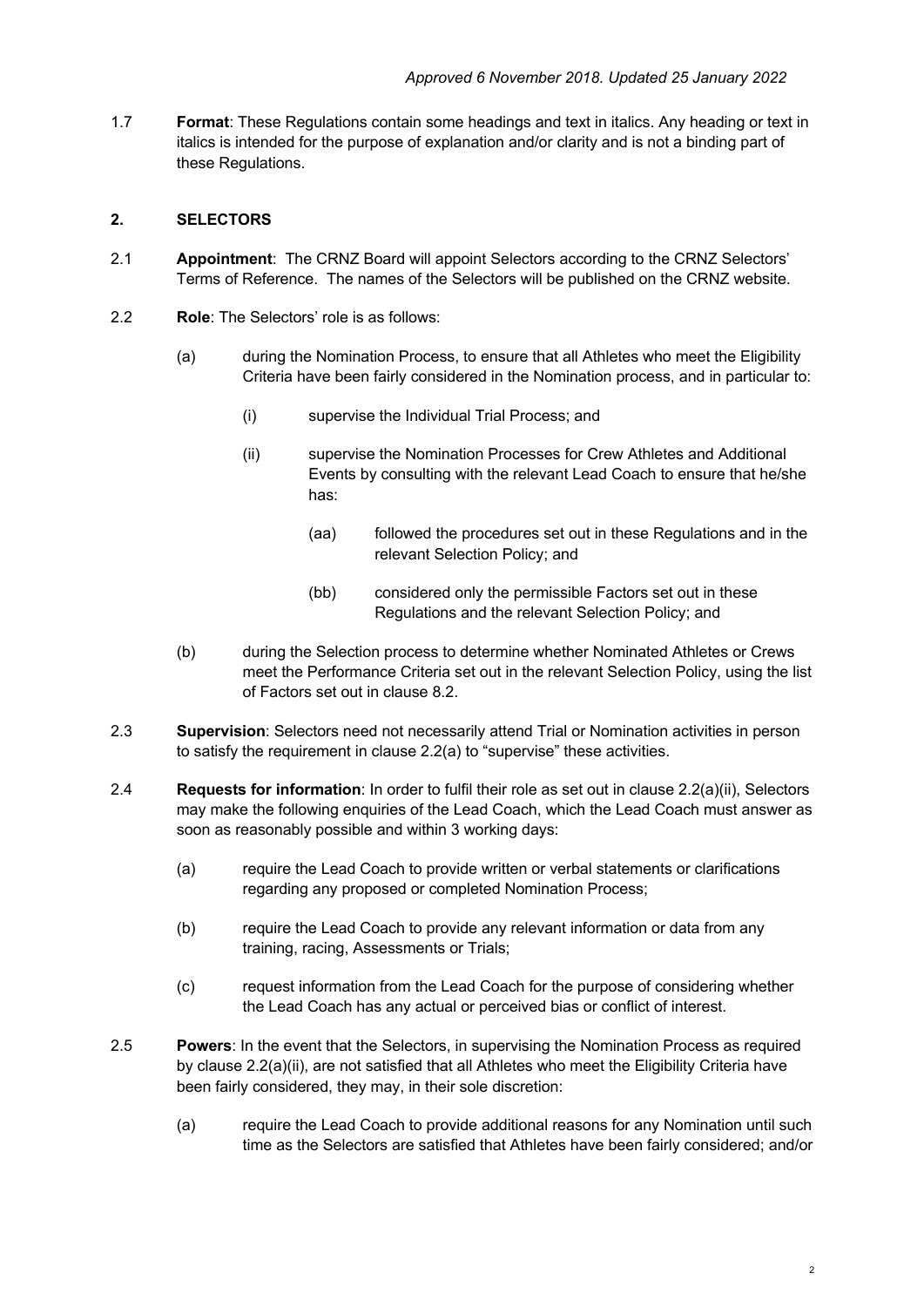- (b) refer the Lead Coach's Nomination back to the Lead Coach for reconsideration; and/or
- (c) require the Lead Coach to run additional Assessments in order to gather or validate data; and/or
- 2.6 **Selectors' Power to Address Lead Coach Bias or Conflict of Interest:** In the event that the Selectors consider that the Lead Coach has any actual or perceived bias or conflict of interest in respect of one or more Events, the Selectors shall recommend in writing to the CEO that the Lead Coach should be replaced, only for the specific Event(s) and only for the purpose of the specific Selection Policy, by another CRNZ coach or by the Convenor of Selectors. The CEO has full and final discretion to determine whether to grant this request, and must provide reasons in writing to the Selectors.
- 2.7 **Change of Selectors**: The CRNZ Board reserves the right to change a Selector at any time in its absolute discretion.

### **3. FUNDING**

3.1 An Athlete who achieves Selection to a CRNZ New Zealand Team is not automatically entitled to any Funding Support unless this is provided in the relevant Selection Policy.

## *PART 2 - ELIGIBILITY*

#### **4. ELIGIBILITY**

- 4.1 **Eligibility Criteria**: To be eligible for Nomination and Selection, an Athlete must complete an Athlete Application (available on the CRNZ website) by the Application Date and
	- (a) be, and continue to be, a New Zealand citizen as described in the Citizenship Act 1977;
	- (b) be a current financial member of a member club of CRNZ;
	- (c) not have any outstanding liabilities to CRNZ;
	- (d) meet the age requirements for the relevant Category as specified in the ICF Competition Rules;
	- (e) not be ineligible, disqualified, suspended or under investigation for any breach or violation of, nor to have breached or violated and serving a period of ineligibility under:
		- (i) the CRNZ Constitution, the CRNZ Regulations, the CRNZ Competition Rules or the ICF Canoe Sprint Competition Rules;
		- (ii) the CRNZ Anti-Doping Regulations, the Sports Anti-Doping Rules, Sports Anti-Doping Act 2006, the ICF Anti-Doping Regulations, or the World Anti-Doping Code; or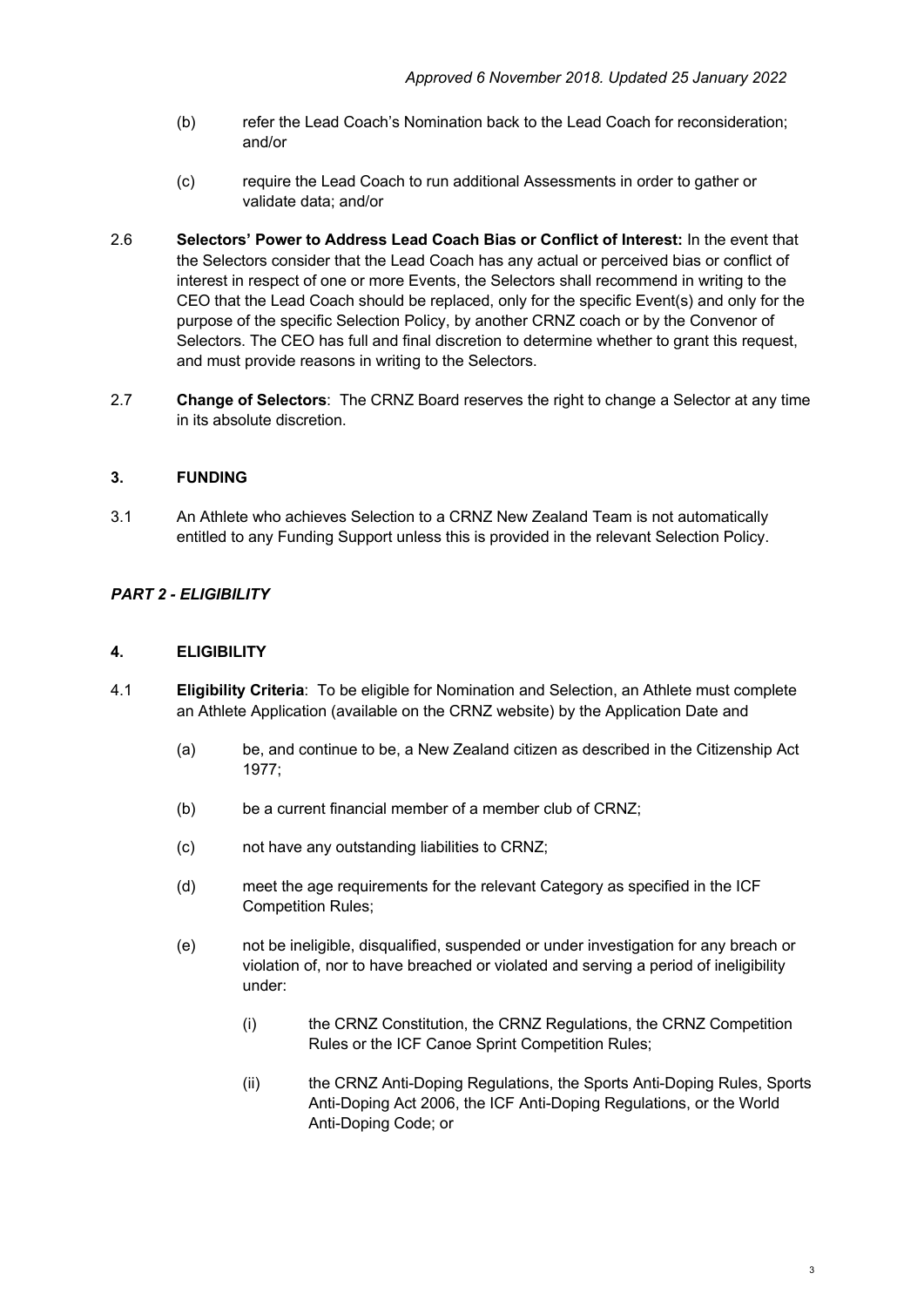- (iii) any rules, regulations or statutes of the ICF, the International Olympic Committee, the New Zealand Olympic Committee or the World Anti-Doping Agency;
- (f) not have used or administered any substance which, if it had been detected as being present in the Athlete's body tissue or fluids, would have constituted doping, or used any prohibited method or committed any other doping offence as defined in the CRNZ Anti-Doping Regulation, the Sports Anti-Doping Rules 2018, the ICF Anti-Doping Regulations, or the World Anti-Doping Agency Code;
- (g) not be under investigation for, charged with, or convicted of any criminal offence, unless any sentence imposed has been served by the Athlete;
- (h) meet eligibility criteria to compete for New Zealand as specified in the ICF Competition Rules (section 3). For the Olympic Games, the Olympic Charter rules will be applied in respect of nationality.
- 4.2 **No consideration**: An Athlete is only eligible for Selection if that Athlete has met all of the Eligibility Criteria above and any additional criteria in the relevant Selection Policy.

# *PART 3 – NOMINATION*

*Earning Nomination for an Event does not automatically result in Selection – once an Athlete or Crew is Nominated, Selectors must assess that Athlete or Crew against the Performance Criteria set out in the relevant Selection Policy. In summary the Nomination Process consists of (subject to Exceptional Circumstances):*

- *An objective Trial (or Trial Process) for Individual Specified Events, in which an Athlete who wins a given race (or races) will be automatically Nominated for Selectors' consideration.*
- *A Nomination process for Crew Specified Events and Additional Events, in which the relevant Lead Coach, supervised by the Selectors, uses the Factors set out in clauses 6 and 7 to Nominate the Athletes and Crews for Selectors' consideration.*

*The Selectors will supervise the Trial Process to ensure, as far as possible, that Athletes have the opportunity to compete for Selection in fair circumstances, and the Nomination Process by consulting with the relevant Lead Coach to satisfy themselves that he/she has followed the Nomination Process set out in the relevant Selection Policy, and that he/she has properly and appropriately only considered the permissible Factors set out in these Regulations and the relevant Selection Policy.*

### **5. TRIALS – INDIVIDUAL SPECIFIED EVENTS**

- 5.1 **Trial Process**: The Trial Process for Individual Specified Events is set out in the relevant Selection Policy. Subject to clause 10 (*Exceptional Circumstances*), places for Individual Specified Events will be determined objectively based on results in Trial Races.
- 5.2 **Pre-conditions**: CRNZ may set certain pre-conditions, which will be listed in clause 3.1 of the relevant Selection Policy.
- 5.3 **Adverse conditions**: The Selectors may, in their discretion, decide to reschedule or repeat any Trial Race due to conditions or circumstances which either are likely to, or do, affect the Trial including but not limited to on water conditions such as the quality of the course (e.g presence of weed), race equipment failure, boat or paddle failure, or weather conditions.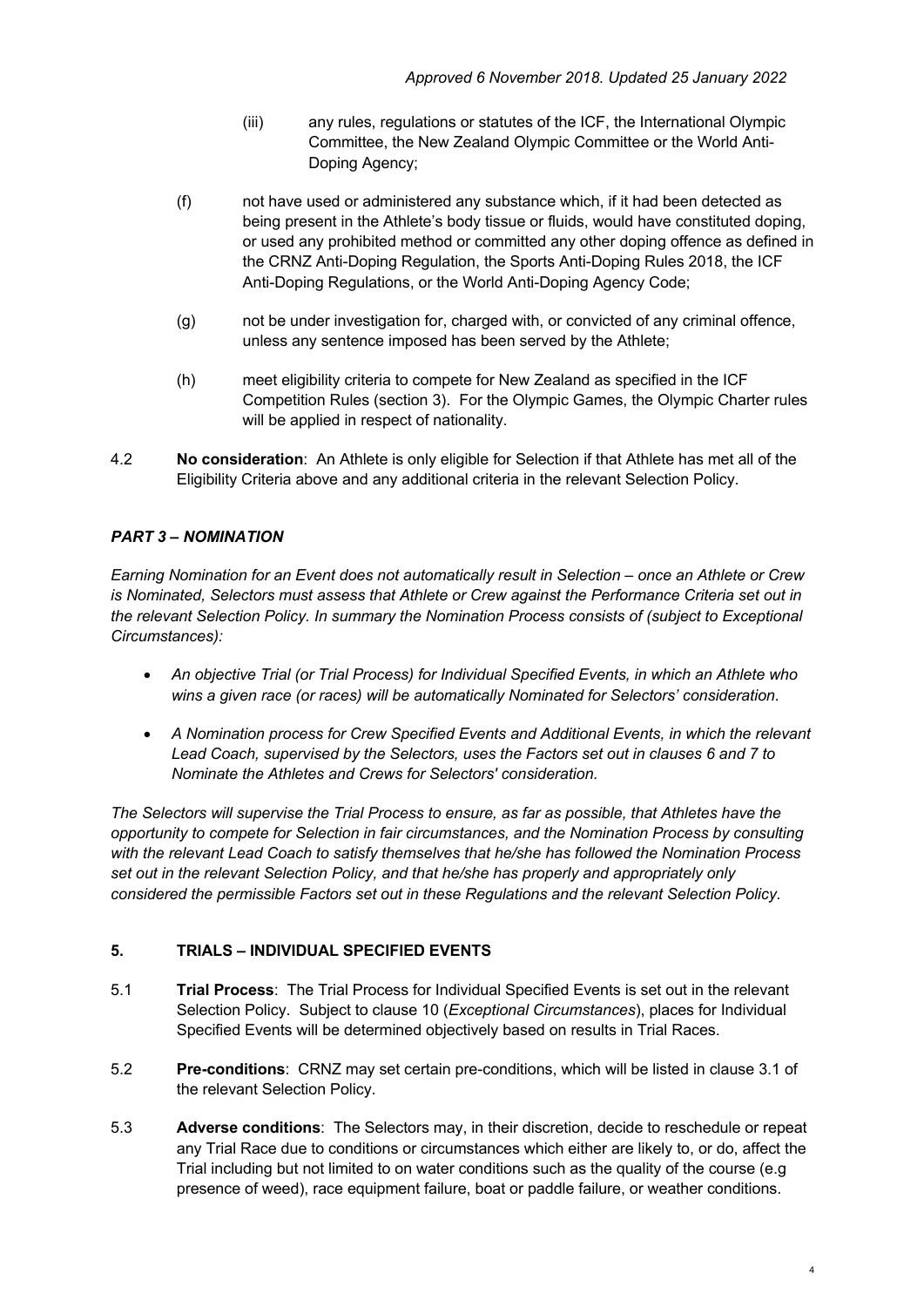#### **6. NOMINATION – CREW SPECIFIED EVENTS**

- 6.1 **Nomination Process**: The Nomination Process for Athletes to Crews is set out in the relevant Selection Policy. Nomination decisions are made by the relevant Lead Coach, in consultation with the Selectors.
- 6.2 **Pre-conditions**: CRNZ may set certain pre-conditions to Nomination, which will be listed in clause 3.1 of the relevant Selection Policy.
- 6.3 **Nomination Factors**: The relevant Lead Coach, in consultation with the Selectors, may consider any one or more of the following factors in his/her absolute discretion:
	- (a) the aims of the relevant Selection Policy;
	- (b) Athlete results and performances in past national and international competitions and analysis of such results and performances against World best times in past international competitions (over a [5] year period or such other period as the relevant Lead Coach may determine in his/her absolute discretion);
	- (c) any performance data, test results and any other assessments of the Athlete undertaken by, or on behalf of, CRNZ at any time including but not limited to those obtained in a CRNZ Squad;
	- (d) the conditions in which any assessments, results and performances were obtained, such as, but not limited to, on water conditions such as the quality of the course (e.g. presence of weed), the weather / environmental conditions, the strength of the field of competition and lane draws and regatta workloads;
	- (e) the results of Crew boat testing on one or more occasions (in a format to be determined by CRNZ and the relevant Lead Coach) during training sessions or specially designated trials;
	- (f) the technical abilities of the Athlete in a Crew boat, and/or the physical or technical compatibility between an Athlete and other Athletes in a Crew boat;
	- (g) the schedule (including any draft schedule) of the Regatta for which an Athlete is seeking Selection, and the effect of the workload that Athletes may face as a result of competing in multiple Events at the same Regatta;
	- (h) the Athlete's development potential and being able to provide an Athlete with development opportunities and experience at international competitions;
	- (i) the goals and/or strategy of the relevant CRNZ program;
	- (j) the Athlete's ability to contribute positively to the New Zealand team environment, by reference to his/her attendance record, attitude, relationships with other Athletes and CRNZ Squad and CRNZ New Zealand Team support personnel, and conduct at competitions (including international regattas), training sessions, training camps, trials and any other activities held by CRNZ or a member club of CRNZ at any time;
	- (k) the relationships of the Athlete to train and compete with other Athletes being considered for Nomination in the Crew; and
	- (l) any additional Nomination Factors set out in the relevant Selection Policy.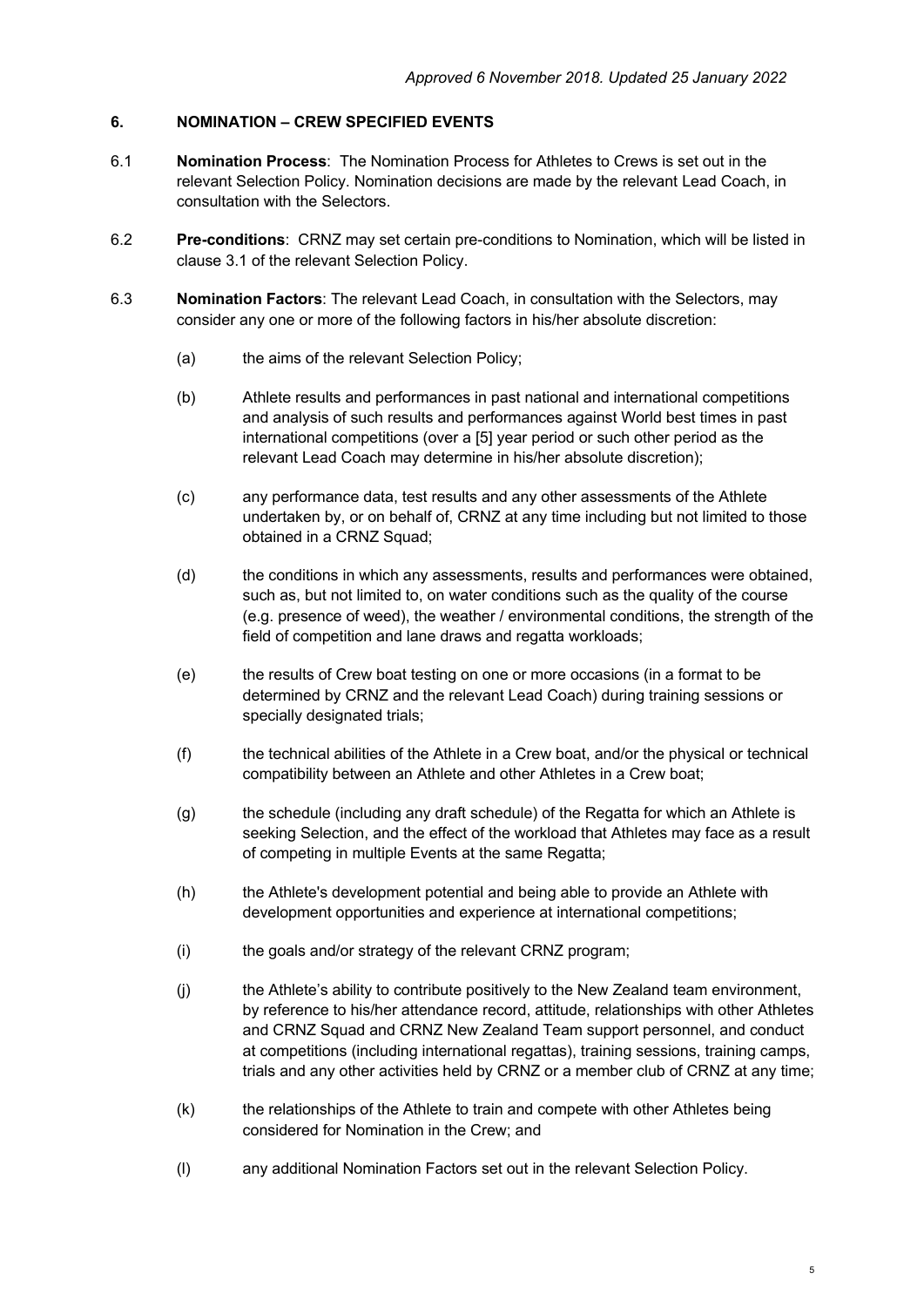6.4 **Relevance and weighting**: The relevant Lead Coach, in consultation with the Selectors, shall determine the relevance (if any) and weight that he/she wishes to place on any Nomination Factor(s) as he/she considers appropriate. No particular Nomination Factor shall be weighed more or less significantly based on the order in which it appears in these Regulations, unless expressly specified otherwise.

## **7. NOMINATION – ADDITIONAL EVENTS**

- 7.1 **Additional Events**: The relevant Lead Coach, in consultation with the Selectors, may Nominate an Athlete (or Athletes) to compete in an Event (either Individual or Crew) that is not a Specified Event ("**Additional Event**"). An Athlete (or Athletes) does not need to be Nominated for a Specified Event to be Nominated for an Additional Event.
- 7.2 **Factors**: The relevant Lead Coach, in consultation with the Selectors, may consider any one or more of the following factors in his/her absolute discretion:
	- (a) the goals and/or strategy of the relevant CRNZ program and the Athlete's Individual performance plan;
	- (b) the schedule (including any draft schedule) of the Regatta for which an Athlete or Crew is seeking Nomination, and the effect of the workload that Athletes may face as a result of competing in multiple Events at the same Regatta;
	- (c) the Athlete's willingness to compete in an Additional Event; and
	- (d) any one or more of the Factors set out in clause 6.3 above.
- 7.3 **Relevance and weighting**: The relevant Lead Coach, in consultation with the Selectors, shall determine the relevance (if any) and weight that he/she wishes to place on any Nomination Factor(s) as he/she considers appropriate. No particular Nomination Factor shall be weighed more or less significantly based on the order in which it appears in these Regulations, unless expressly specified otherwise.
- 7.4 **No Selection Date for Additional Events**: Nomination for Additional Events may take place at any time, and need not be before the Selection Date.
- 7.5 **Places available in Specified Events after Selection Date**: Where the Selection Date has passed and CRNZ has not Selected any Athlete or Crew in a Specified Event, the place(s) may be filled via the Additional Events process.

# *PART 4 – SELECTION*

*The purpose of the Selection process is to determine whether Athletes and/or Crews who have been Nominated may compete for New Zealand. In making this determination, the Selectors assess whether a Nominated Athlete or Crew meet any Performance Criteria set out in the relevant Selection Policy, following the procedure below.*

### **8. PERFORMANCE CRITERIA AND FACTORS**

8.1 **Performance Criteria**: CRNZ may set Performance Criteria as a condition of Selection. Where relevant, Performance Criteria are set out in clause 4 of the relevant Selection Policy.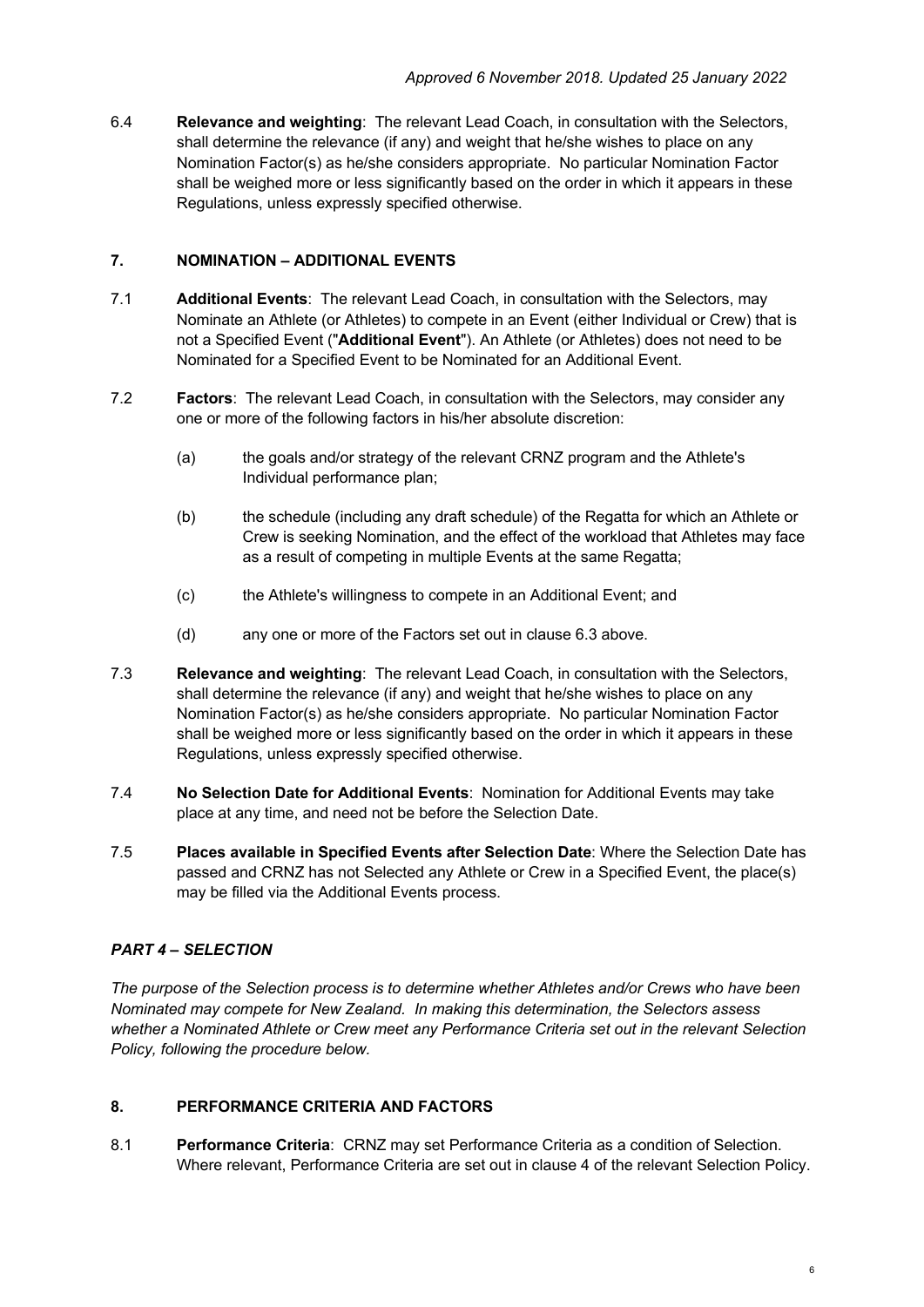- 8.2 **Performance Factors**: The Selectors, in assessing whether an Athlete meets the Performance Criteria, may consider any one or more of the following factors in their absolute discretion:
	- (a) Athlete or Crew results and performances in past national and international competitions and analysis of such results and performances against World best times in past international competitions (over a [5] year period or such other period as the Selectors may determine in their absolute discretion), including the trajectory of those results and performances;
	- (b) any performance data, test results and any other assessments of the Athlete or Crew undertaken by, or on behalf of, CRNZ at any time including but not limited to those obtained in a CRNZ Squad;
	- (c) any of the conditions in which any assessments, results and performances were obtained, such as, but not limited to, on water conditions such as the quality of the course (e.g. presence of weed), the weather / environmental conditions, the strength of the field of competition and lane draws and regatta workloads; and
	- (d) the schedule (including any draft schedule) of the Regatta for which an Athlete or Crew is seeking Selection (including as a member of a Crew), and the effect of the workload that an Athlete may face as a result of competing in multiple Events at the same Regatta**.**
- 8.3 **Relevance and weighting**: The Selectors may determine the relevance (if any) and weight that they wish to place on any Performance Factor(s) as they consider appropriate. No particular Performance Factor shall be weighed more or less significantly based on the order in which it appears in these Regulations, unless expressly specified otherwise.
- 8.4 **Performance Criteria for Additional Events**: The Selectors may waive the Performance Criteria for Additional Events at their sole and absolute discretion.

# **9. SELECTION**

- 9.1 **Selection**: The Selectors shall consider Athletes and Crews who:
	- (a) meet all of the Eligibility Criteria; and
	- (b) are Nominated for Selection; and
	- (c) the Selectors consider meet the Performance Criteria (if any), subject to having consideration to any Performance Factor(s) and any Exceptional Circumstances.

### 9.2 **Selection Decision**:

- (a) The Selectors shall make the Selection Decision by the Selection Date.
- (b) The Selection Decision will be published on the CRNZ website by no later than 5pm on the Selection Date.
- (c) CRNZ (after consultation with the Selectors), or the Selectors, may decide not to Select, enter a boat (or boats) or send any Athlete or Crew to any one or more of the Specified Events at their absolute discretion.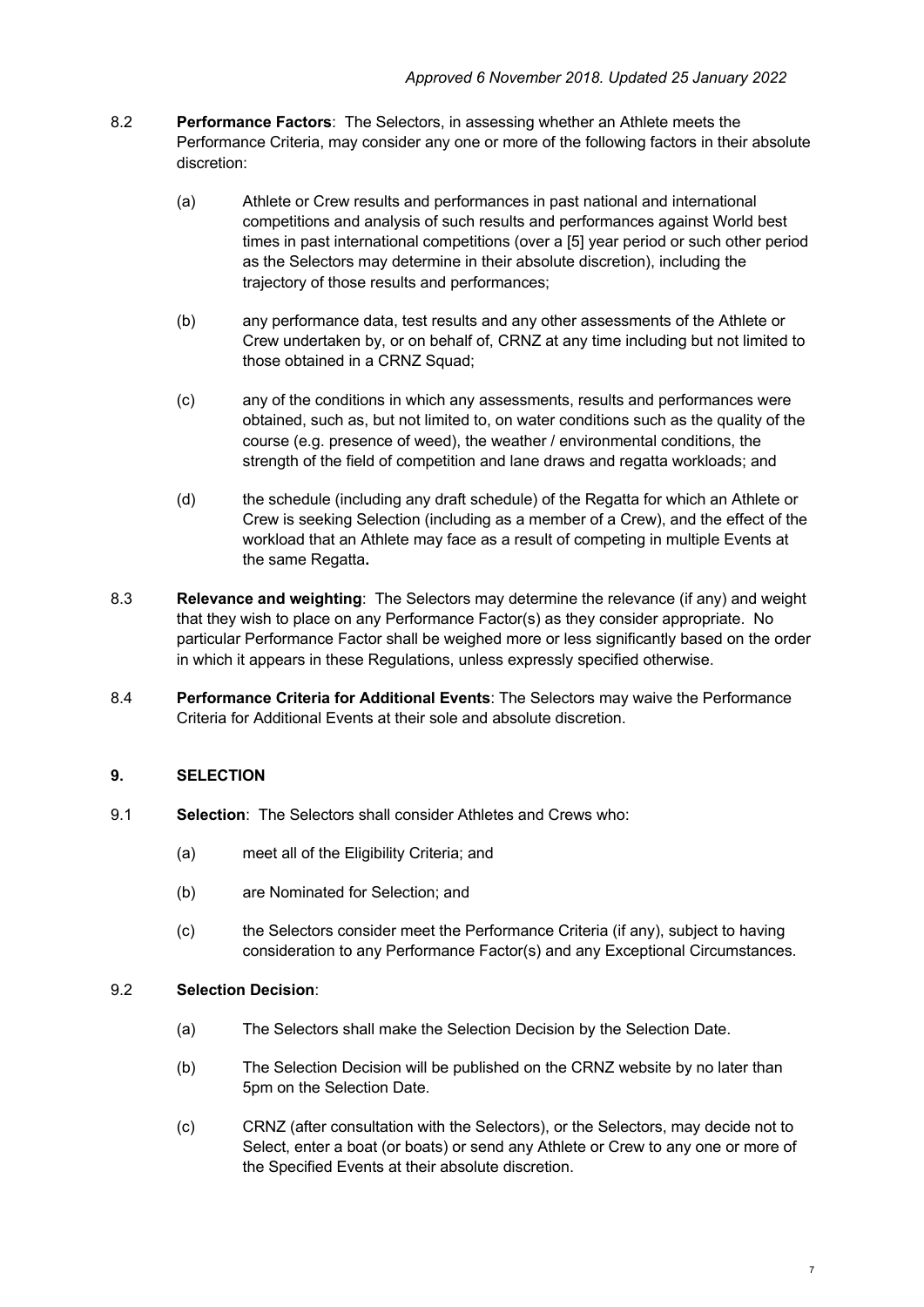### 9.3 **Consequences of Selection**:

- (a) Athletes must complete, sign and return the Athlete Agreement to CRNZ within 10 working days of being notified of Selection, unless such Athlete has already done so.
- (b) CRNZ may only extend the date in clause 9.3(a) where an Athlete has made an application for consideration of Exceptional Circumstances to the CEO as soon as possible and within 24 hours of the Exceptional Circumstances arising. The CEO shall decide whether or not to grant such an extension in his or her discretion, acting reasonably. The CEO will communicate his or her decision to the Athlete concerned by email as soon as practicable after his or her decision has been made.
- 9.4 **Suspension or removal from Selection**: An Athlete who is Selected under these Regulations and the relevant Selection Policy may be suspended or removed from a CRNZ Squad or a CRNZ New Zealand Team at any time in accordance with the Athlete Agreement.
- 9.5 **Replacement Selection**: If an Athlete withdraws, or is suspended or removed from a CRNZ Squad or CRNZ New Zealand Team, CRNZ may Select another Athlete to a CRNZ New Zealand Team at any time in accordance with these Regulations and the relevant Selection Policy. In this event, CRNZ may, in its discretion, waive or vary the Application Date set out at clause 4.1 of these Regulations and clause 1.6 of the relevant Selection Policy.
- 9.6 **Reserves**: The Selectors may Select additional Athletes to a CRNZ New Zealand team to act as reserves. In doing so, the Selectors shall act according to the aims set out in these Regulations and the relevant Selection Policy.
- 9.7 **Selection for Additional Events**: The Selectors may, at the recommendation of the relevant Lead Coach, Select Athletes for Additional Events at any time (see clause 7 above). In doing so, the Selectors shall act according to the aims set out in these Regulations and the relevant Selection Policy.

# *PART 5 – EXCEPTIONAL CIRCUMSTANCES, APPEALS AND GENERAL*

## **10. EXCEPTIONAL CIRCUMSTANCES**

10.1 **Exceptional Circumstances**: If an Athlete experiences Exceptional Circumstances and wishes for these to be considered relevant in the Trial Process for Individual Events, the Nomination Process for Crew Events, or by the Selectors when making the Selection Decision, the Athlete must apply to have such Exceptional Circumstances considered by following the process set out in this clause.

### 10.2 **Exceptional Circumstances in relation to a Trial, Trial Process or Nomination Process**:

(a) If an Athlete experiences Exceptional Circumstances which affects his/her ability to fully participate in a Trial, the Trial Process and/or Nomination Process, the Athlete must notify the CEO by email as soon and possible and within 24 hours of the circumstances arising. The Athlete must provide full details of the Exceptional Circumstances and the effect or potential effect on the Athlete and his/her potential Nomination.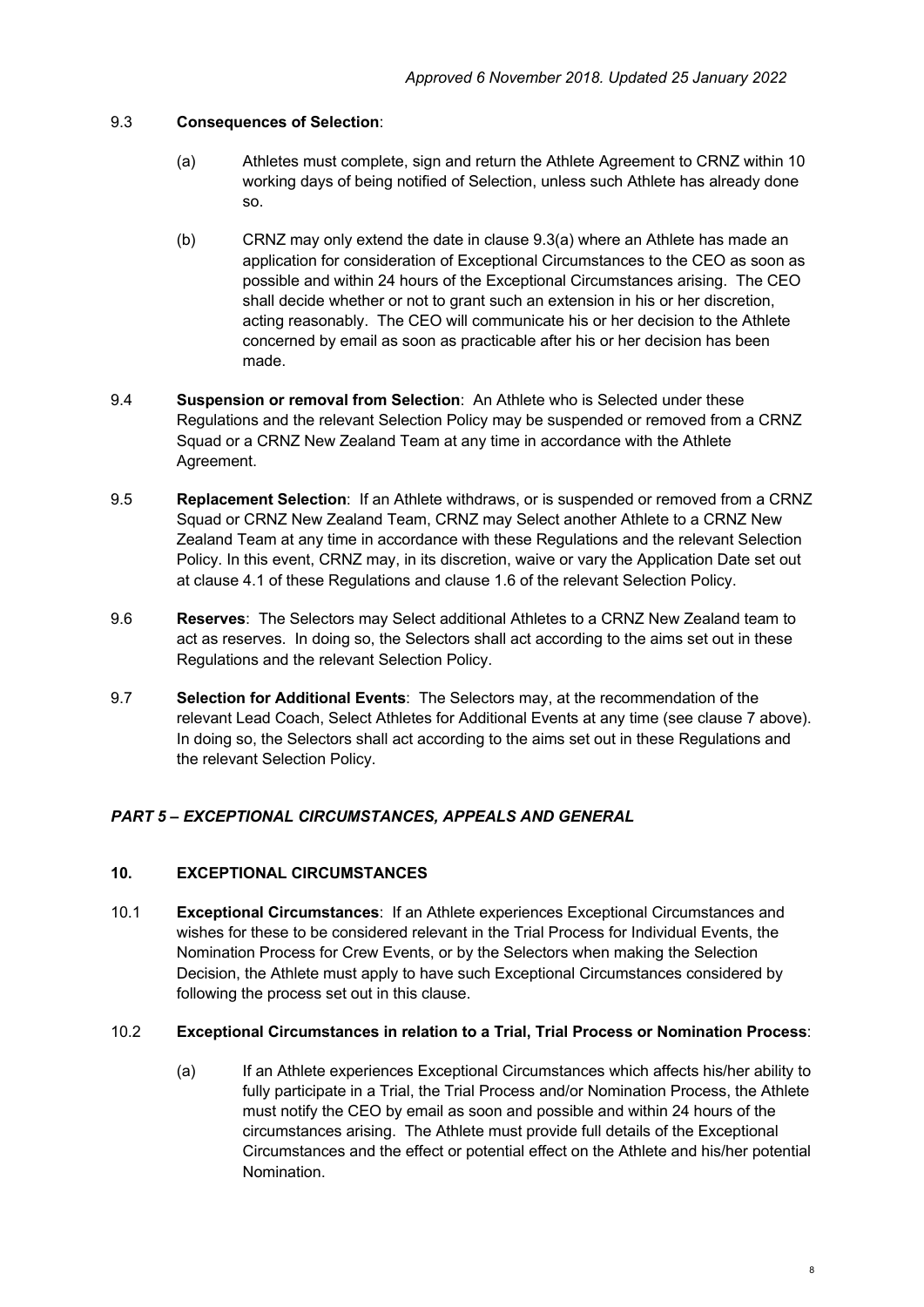- (b) The CEO shall decide whether or not to grant a dispensation for any event or criteria set out in the Trial, the Trial Process and/or Nomination Process at his/her discretion, acting reasonably. The CEO will communicate his/her decision to the Athlete concerned by email as soon as practicable after the decision has been made.
- (c) Where the CEO has granted an Athlete a dispensation in respect of a Trial or the Trial Process for an Individual Specified Event, the Selectors may, in their sole discretion:
	- (i) reschedule one or more Trial Race(s), and if necessary extend the Selection Date;
	- (ii) modify the format of the Trial Process; or
	- (iii) take no action;

provided that, in exercising this discretion, the Selectors must act in a way that is consistent with the aims of these Regulations and the relevant Selection Policy.

- (d) Where the CEO has granted an Athlete a dispensation in respect of a Nomination Process for a Crew Specified Event, or for an Additional Event, the relevant Lead Coach shall, in consultation with the Selectors, consider the Exceptional Circumstance when making his/her Nomination.
- (e) An Athlete must meet all of the criteria set out in the applicable Trial and/or Nomination Process, unless the CEO has granted a dispensation under this clause 10.2.

## 10.3 **Exceptional Circumstances in relation to Performance Criteria and / or Performance Factors**:

- (a) If an Athlete experiences Exceptional Circumstances and considers that they may be applicable to the Performance Criteria and / or the Performance Factors, the Athlete may submit an application for these Exceptional Circumstances to be considered to the CEO as soon as possible and within 24 hours of the Exceptional Circumstances arising. The Athlete must provide full details of the Exceptional Circumstances and the effect or potential effect on the Athlete and his/her potential Selection.
- (b) The CEO shall refer any claim for Exceptional Circumstances that is submitted under this clause 10.3 to the Selectors. The Selectors shall consider the Exceptional Circumstances in relation to the Performance Criteria and / or Performance Factors when making the Selection Decision.
- 10.4 **Medical examination**: If an Athlete applies for Exceptional Circumstances to be considered under this clause 10, the Selectors may request that the Athlete undertakes a medical examination. The medical examination will be undertaken by a medical practitioner Nominated by CRNZ and at CRNZ's cost to provide the Selectors with a report on the Exceptional Circumstances. If a medical examination is undertaken, the report from that examination must be considered by the Lead Coach or Selectors (as applicable) in making the Nomination or Selection Decision.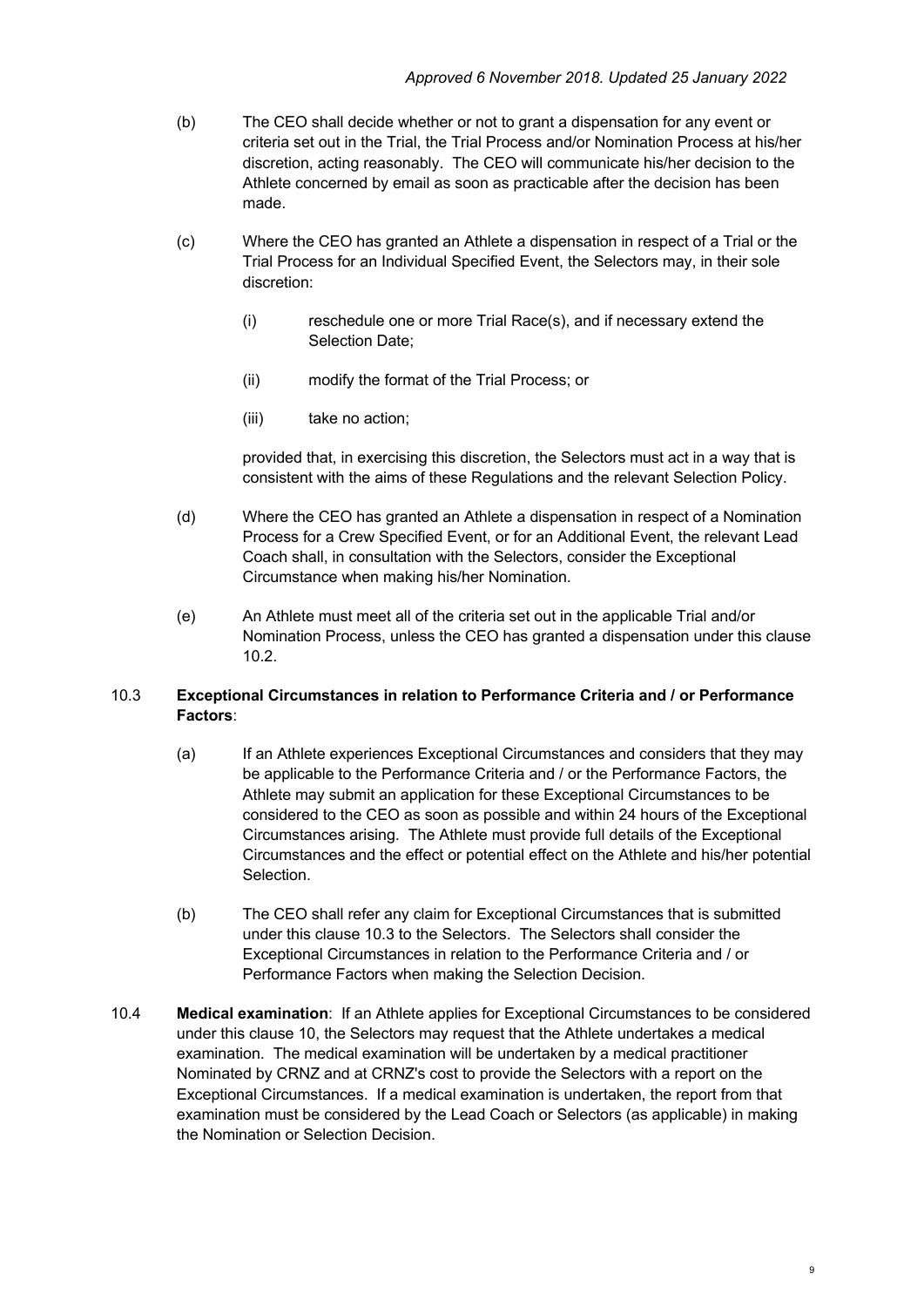- 10.5 **Consideration**: In exercising discretion in an application for Exceptional Circumstances, the CEO, the relevant Lead Coach and the Selectors may consider the following factors (where applicable):
	- (a) severity and duration of the Exceptional Circumstances;
	- (b) potential impact in the short term and long term that participating in competitions (including international regattas), training sessions, training camps, trials and any other activities will have on the Athlete's wellbeing and performance;
	- (c) documented evidence (e.g. medical records)
	- (d) the Athlete's responsiveness to overcome any illness or injury with urgency;
	- (e) performance standards achieved in recent competitions;
	- (f) standard of proof in substantiating the Exceptional Circumstances; and
	- (g) any other factor or circumstance that the Selectors consider relevant.
- 10.6 **No consideration**: The relevant Lead Coach or the Selectors shall not consider any Exceptional Circumstances when making the Nomination or the Selection Decision, unless an Athlete has made an application for, and been granted dispensation for, Exceptional Circumstances under this clause 10.

### **11. APPEALS**

- 11.1 This clause sets out the procedure which an Athlete must follow if he or she wishes to bring an appeal against a Selection Decision.
	- (a) The Athlete must notify the CEO in writing of his/her wish to bring an appeal against the Selection Decision within two working days of the Selection Date.
	- (b) An Athlete may bring an appeal against a Selection Decision on one or more of the following grounds (but no other grounds):
		- (i) these Regulations and the relevant Selection Policy has not been properly followed and/or implemented;
		- (ii) the Athlete was not afforded a reasonable opportunity to meet the requirements in these Regulations and the relevant Selection Policy;
		- (iii) the decision not to Select the Athlete was affected by actual bias; and/or
		- (iv) there is no material on which the decision not to Select the Athlete could reasonably be based.
	- (c) The CEO shall arrange and attend a meeting with the Athlete as soon as practicable to explain the reasons for the Selection Decision.
	- (d) Within 2 working days from the date of the meeting held in sub-clause (b) above, the Athlete must notify the CEO if he or she wishes to continue the appeal against the Selection Decision and proceed to mediation. If no notice is given in this time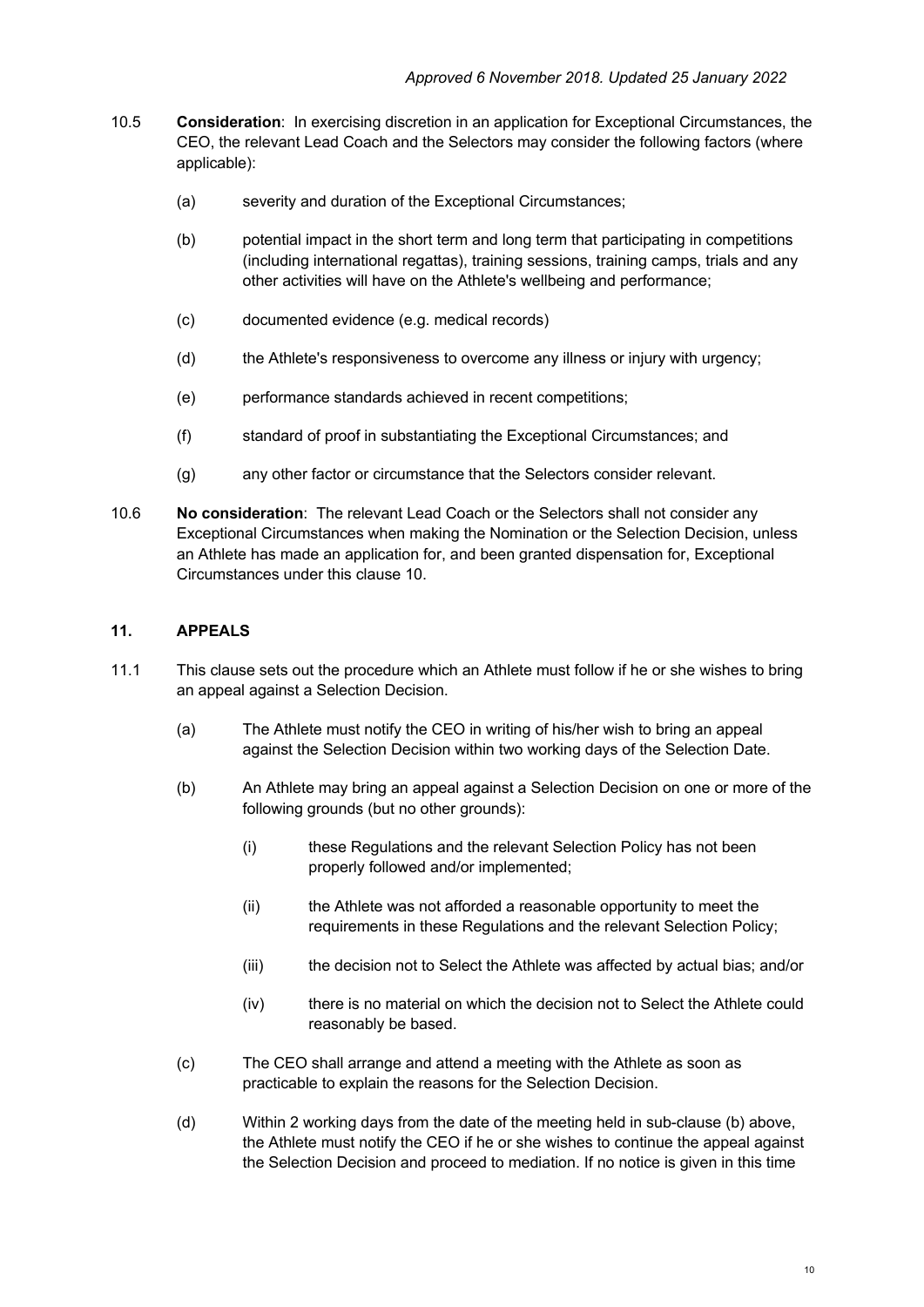period, then there is no further right to bring an appeal against the Selection Decision.

- (e) If the Athlete has given notice in accordance with sub-clause (c) above that he or she wishes to proceed to mediation, the CEO shall appoint an independent qualified mediator to convene a mediation between CRNZ and the Athlete. The mediation will be held as soon as possible and if practicable within 10 working days of the CEO receiving the notice requesting mediation. The costs of the mediation (including the mediator) shall be met by CRNZ, but the Athlete shall meet any costs associated with his or her, and any of his or her support person's, attendance at the mediation.
- (f) Within 2 working days from the date of the mediation held in sub-clause (d) the Athlete must notify the CEO in writing if he or she wishes to continue the appeal against the Selection Decision and must file and serve on CRNZ and the Sports Tribunal of New Zealand, a notice of the appeal in the form and manner specified in the rules of the Sports Tribunal of New Zealand. If no notice is given in this time period, then there is no further right to bring an appeal against the Selection Decision.
- (g) Thereafter, the appeal shall be conducted in accordance with the rules of the Sports Tribunal of New Zealand.
- (h) There is a further right of appeal from a decision of the Sports Tribunal of New Zealand to the Court of Arbitration for Sport, in accordance with the rules of the Sports Tribunal of New Zealand.

# **12. GENERAL**

- 12.1 **Status**: These Regulations and the relevant Selection Policy overrides any correspondence, discussions and representations (whether written or oral) by CRNZ regarding the Selection process.
- 12.2 **Amendment**: These Regulations and any Selection Policy may be amended at any time with approval of the CRNZ Board, except that any amendments of a minor or non-technical nature may be made with approval of the CEO. Amendments and a revised document will be published on the CRNZ website.
- 12.3 **Priority**: CRNZ may vary these Regulations in a relevant Selection Policy, but any inconsistency between these Regulations and the relevant Selection Policy must be expressly provided for in the relevant Selection Policy. To the extent of any other inconsistency between these Regulations, the relevant Selection Policy and the Athlete Agreement, the order of priority shall be:
	- (a) these Regulations;
	- (b) the relevant Selection Policy; and
	- (c) the Athlete Agreement.
- 12.4 **Other**: If there is any circumstance or situation which arises, which is not expressly provided for under these Regulations or the relevant Selection Policy, or which is not addressed by amendment to these Regulations by the CRNZ Board, it shall be decided by the Selectors in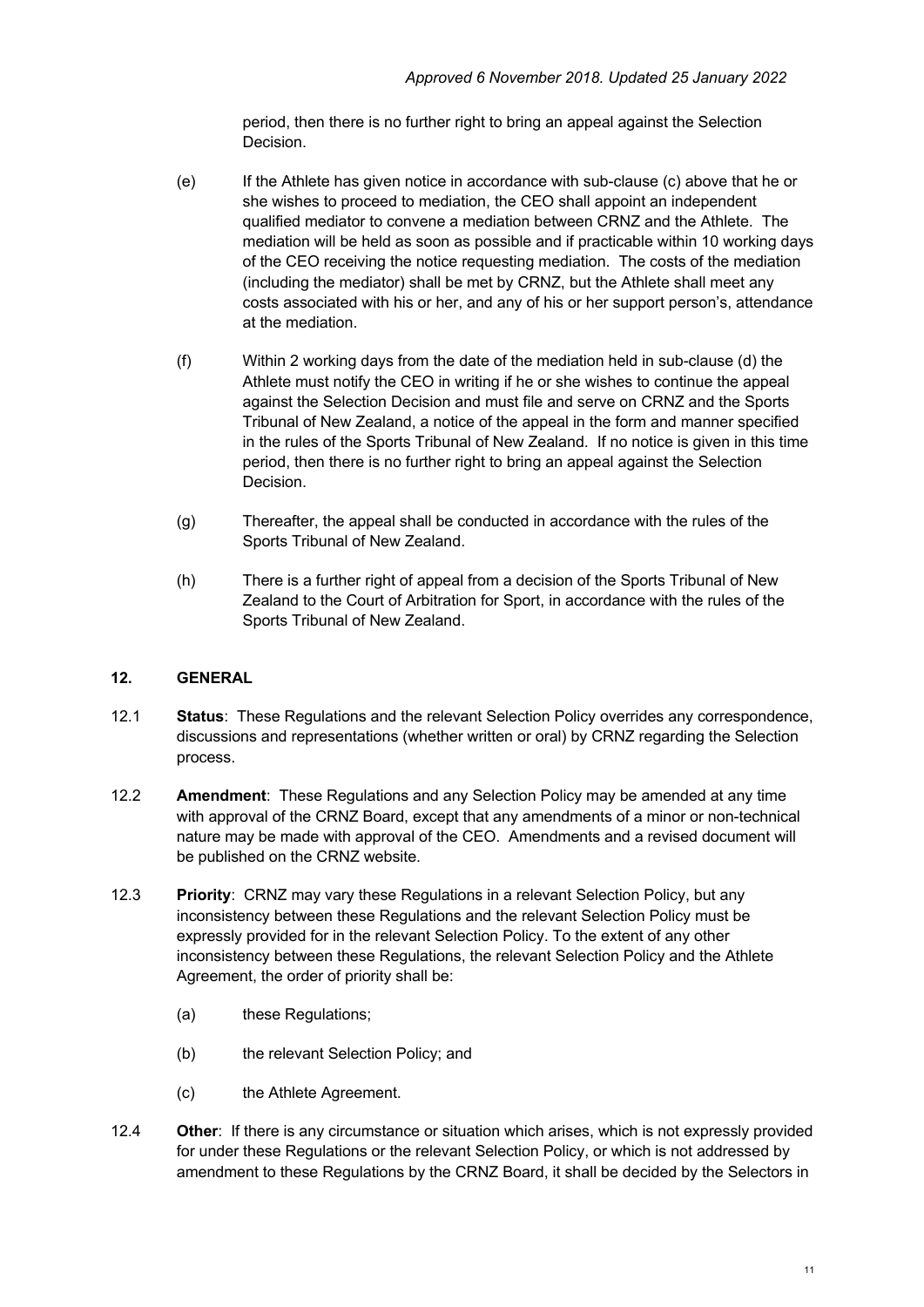their discretion in accordance with the aims of CRNZ as set out in clause 1.3 of these Regulations.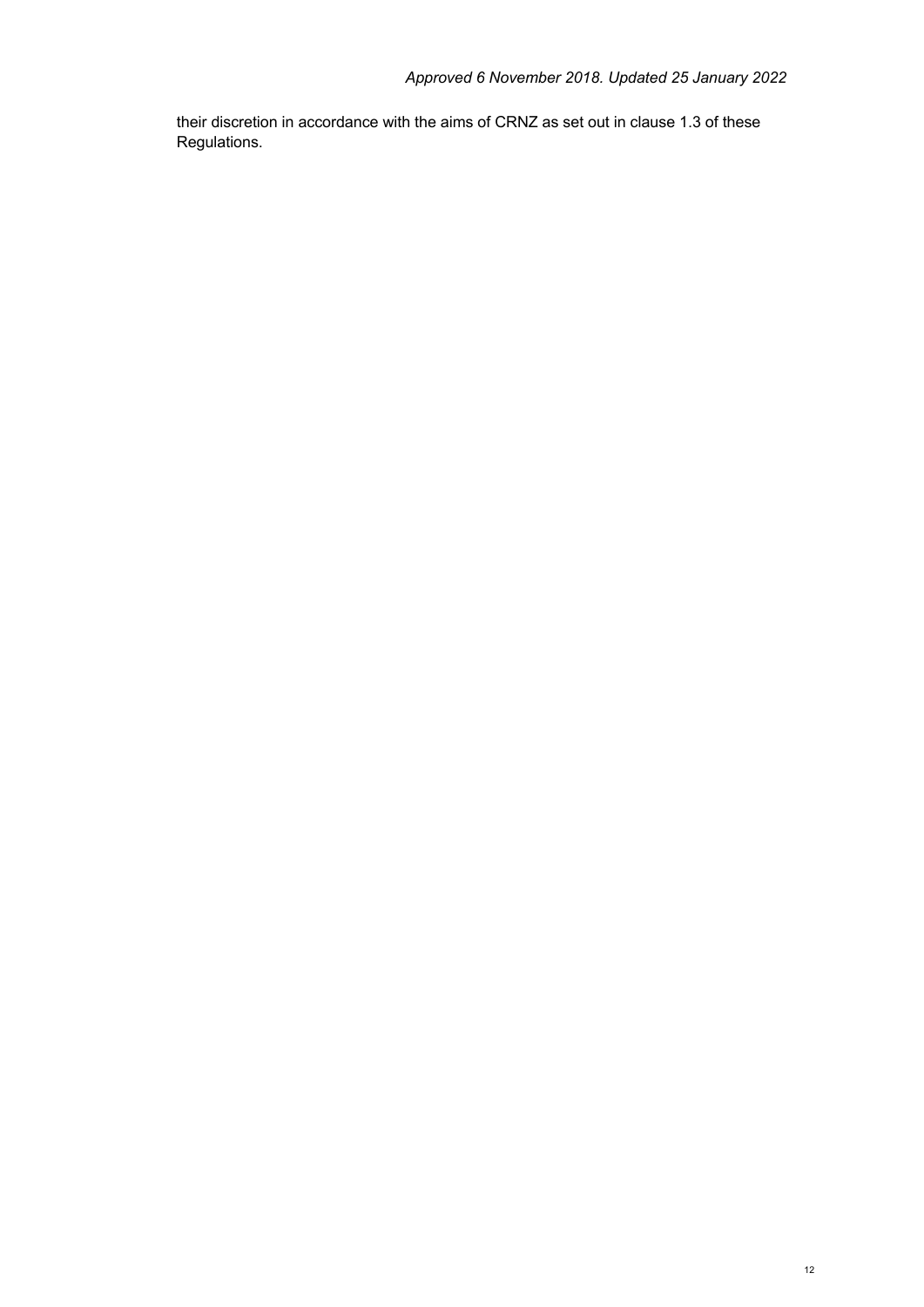#### **APPENDIX 1**

#### **Definitions**

In these Regulations and a Selection Policy, where a word is capitalised, the following definitions apply:

**Additional Event** means an Event that is not a Specified Event.

**Age Category** means U18, U23, Open or Masters, as defined in the ICF Competition Rules

**Athlete** means an athlete who is seeking Selection to be a member of a CRNZ Squad and / or a member of a CRNZ New Zealand Team.

**Application Date** means the date by which Athletes must complete the Athlete Application as set out in clauses 1.5 and 1.6 of the relevant Selection Policy.

**Athlete Agreement** means a written agreement between CRNZ and a Selected Athlete which sets out the rights and obligations of the Selected Athlete and CRNZ while the Athlete is a member of a CRNZ Squad and / or a member of a CRNZ New Zealand Team.

**Athlete Application** means the application form (available on the CRNZ website) which must be completed by every Athlete wishing to be considered for Selection to be a member of a CRNZ Squad and / or a New Zealand Team.

**CEO** means the Chief Executive of CRNZ (or if the CEO determines, the CEO's "nominee", being the CRNZ High Performance Director or any other person whom the CEO delegates specific responsibility.

**Crew** means a group of either two or four Athletes who race, or wish to race, together in a K2 or K4 Event.

**CRNZ** means Canoe Racing New Zealand Incorporated.

**CRNZ Competition Rules** means the rules of CRNZ that govern canoe sprint events that are sanctioned by CRNZ.

**CRNZ New Zealand Team** means an Athlete or group of Athletes and/or Crews Selected to represent New Zealand at international events.

**CRNZ Squad** means the Foundation Squad, the Paddle ID Squad, the Paddle to Podium Squad, the High Performance Development Squad or High Performance Squad, in each case as Selected by CRNZ.

**Eligibility Criteria** means the criteria listed in clause 4.1 which an Athlete must meet in order to be eligible for Selection.

**Event(s)** means a race category at a Regatta (for example *MK1 200* or *u23 Women's Marathon*)

**Exceptional Circumstances** means exceptional or very unusual circumstances and may include any one or more of the following:

- (a) injury or illness;
- (b) equipment failure;
- (c) travel delay;
- (d) bereavement; or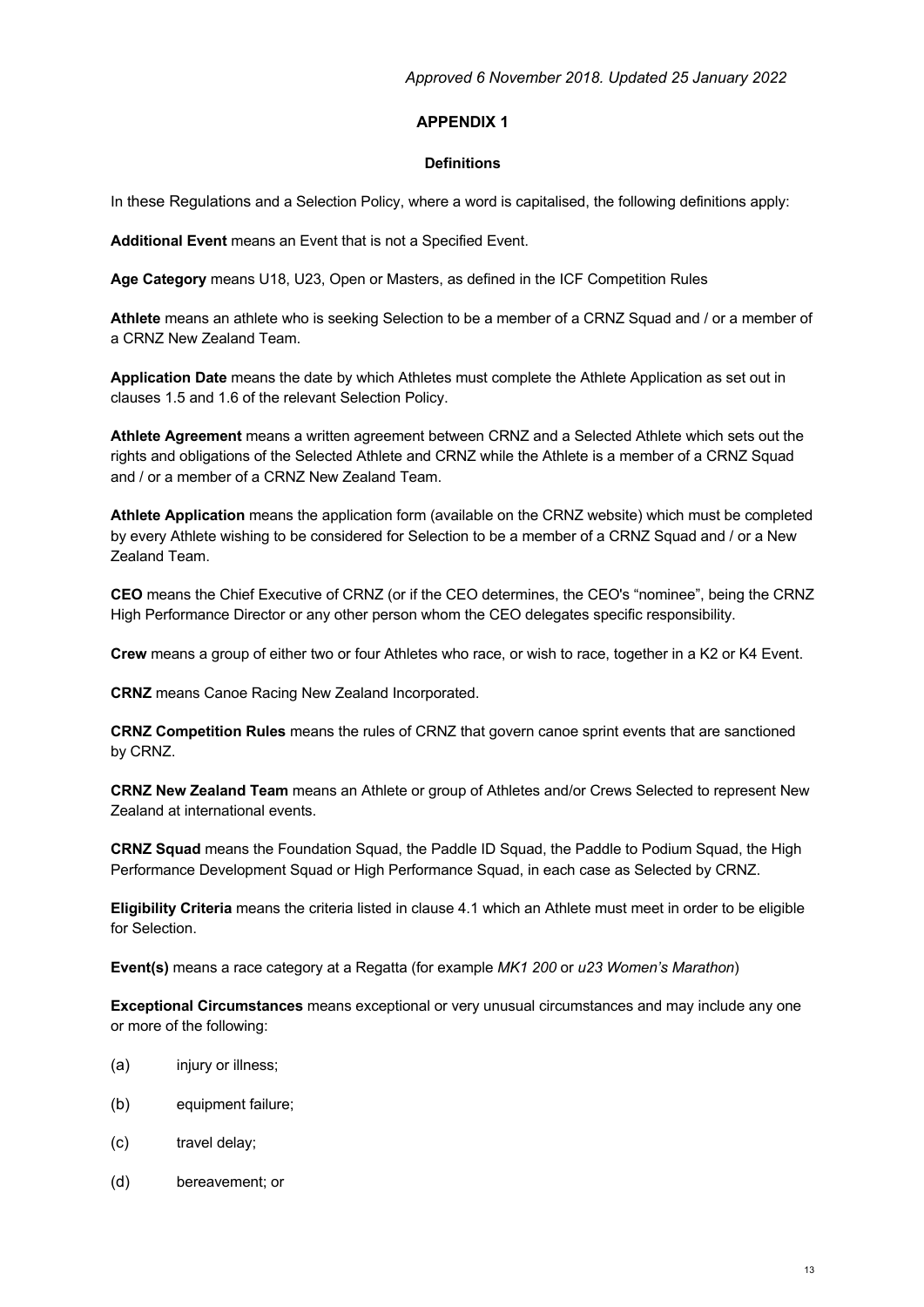(e) any other extraordinary factors reasonably considered to cause, or be likely to cause, an Athlete not to perform at their optimal level.

**Funding Support** means the level of financial and non-financial support provided to Athletes and / or Crews in respect of their Selection to a CRNZ Squad and / or a CRNZ New Zealand Team as set out in clause 1.4 of the relevant Selection Policy.

**ICF** means the International Canoe Federation.

**Individual** means an Event in which an Athlete competes alone, for example in a K1, C1 or single ocean ski.

**Lead Coach** means a lead coach appointed by CRNZ as the leader of a program to coach Athletes and / or Crews. Lead Coaches for relevant programs and/or disciplines will be listed on CRNZ's website. In the event that there is no Lead Coach listed on CRNZ's website for a given program or Event, the Convenor of Selectors will fulfil the Lead Coach's role for the purpose of these Regulations and the relevant Selection Policy.

**Masters** means the Age Category as defined in the ICF Competition Rules.

**Nomination** means the Nomination of an Athlete or Crew by a Lead Coach to the Selectors in accordance with the Nomination Process set out in the relevant Selection Policy, and **Nomination Decision** has a similar meaning.

**Nomination Factors** means the factors listed in clause 6.3 and in any relevant Selection Policy which the Lead Coaches may take into account in making the Nomination Decision.

**Nomination Process** means the process for an Athlete and / or Crew to be Nominated for Selection by a Lead Coach as set out in the relevant Selection Policy.

**Open** means the Age Category as defined in the ICF Competition Rules.

**Performance Criteria** means the performance criteria which the Selectors may consider in making the Selection Decision as set out in clause 4 of the relevant Selection Policy.

**Performance Factors** means the factors listed in clauses 8 and 9 (as applicable) which the Selectors may take into account in making the Selection Decision.

**Regatta** means a competition for which CRNZ intends to select a New Zealand Team.

**Selectors** means those persons who have been appointed by CRNZ to Select Athletes and Crews.

**Selection Date** means the date on which the Selection Decision must be made and announced as set out in clause 1.3 of the relevant Selection Policy.

**Selection Decision** means the determination of the Selectors that an Athlete is to be a member of a CRNZ Squad and / or a member of a CRNZ New Zealand Team in accordance with these Regulations and the relevant Selection Policy.

**Selection Policy** means the relevant policy regarding the Nomination and performance criteria and funding for Selection to a particular CRNZ New Zealand Team.

**Specified Event** means an event set out in clause 1.4 of the relevant Selection Policy.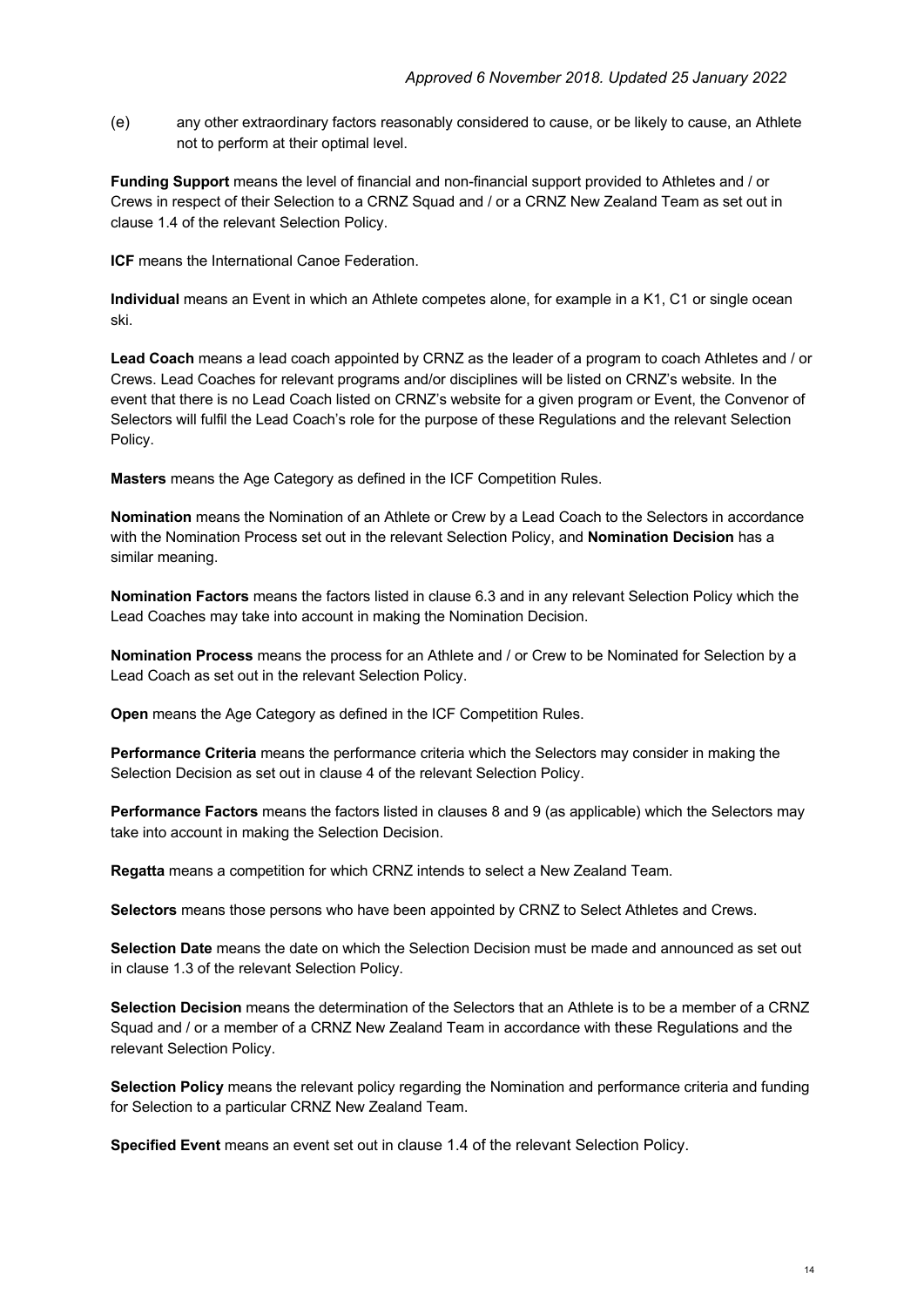**Trial** means a race used as part of a Nomination Process for Individual events, which may be either part of a national or international competition or a trial organised by CRNZ.

**Trial Process** means the process for the Trial for an Individual Specified Event as set out in the relevant Selection Policy.

**U18** means the Age Category as defined in the ICF Competition Rules.

**U23** means the Age Category as defined in the ICF Competition Rules.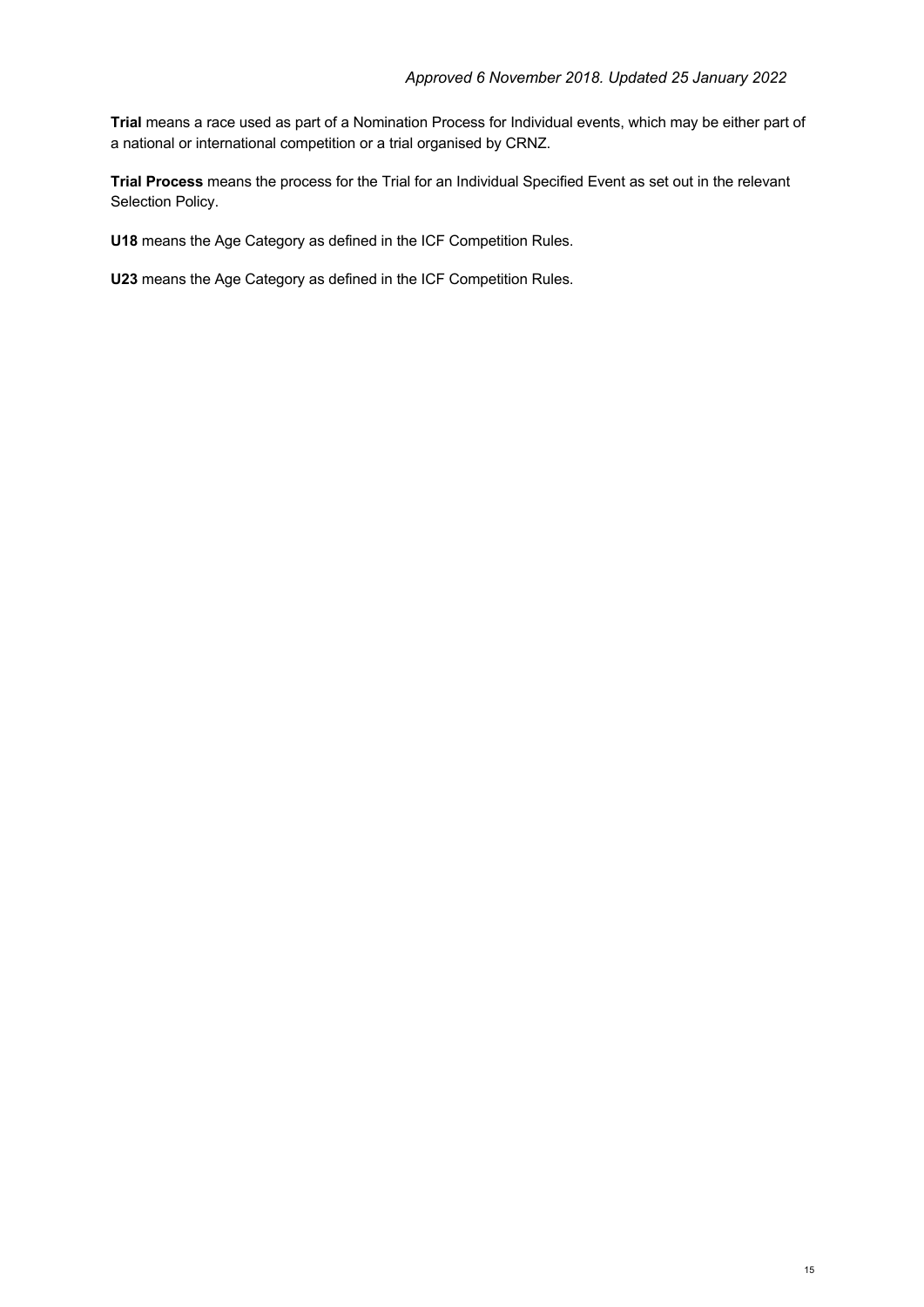## **APPENDIX 2**

### **Format of Selection Policy**

### **CANOE RACING NEW ZEALAND**

#### **SELECTION POLICY – <b>[insert Regatta and Events]**

#### **1. INTRODUCTION**

- 1.1 **Aims**: CRNZ's aim in selecting Athletes to compete in the [insert Regatta] is as follows:
	- (a)
- 1.2 **CRNZ Selection Regulations**: You should read this Policy in conjunction with the CRNZ Selection Regulations ("**Regulations**"). In particular, you should be aware of:
	- (a) the process you need to follow if you feel you have been affected by Exceptional Circumstances (see clause 10 of the Regulations); and
	- (b) the process you must follow if you wish to make an Appeal in respect of any aspect of the Selection process (see clause 11 of the Regulations).
- 1.3 **Definitions**: Where a word is capitalised it will have a definition. Definitions can be found in Appendix 1 of the Regulations.
- 1.4 **Regatta and Events**: This document sets what you need to do to be selected to compete in the **[insert Regatta]** in the following Events:
	- (a) **Specified Events** (see [clause 5 or clause 6] of the Regulations)

| Event | Number of boats per event |
|-------|---------------------------|
|       |                           |

- (b) **Additional Events**: CRNZ may select Athletes or Crews to compete in events other than those listed in the table above – see clause 7 of the Regulations
- 1.5 Athletes who wish to be considered for Selection must complete an Athlete Application form by the Application Date set out in the table at clause 1.6 below (see clause 4.1 of the Regulations). This form is available on the CRNZ website.
- 1.6 **Important Dates**: The following are the key dates for this Policy:
- 1.7 **Funding and Support**: If you are selected, you will be eligible for the following funding and support from CRNZ:
- 1.8 **Cost**: If you are selected, it will cost you approximately….